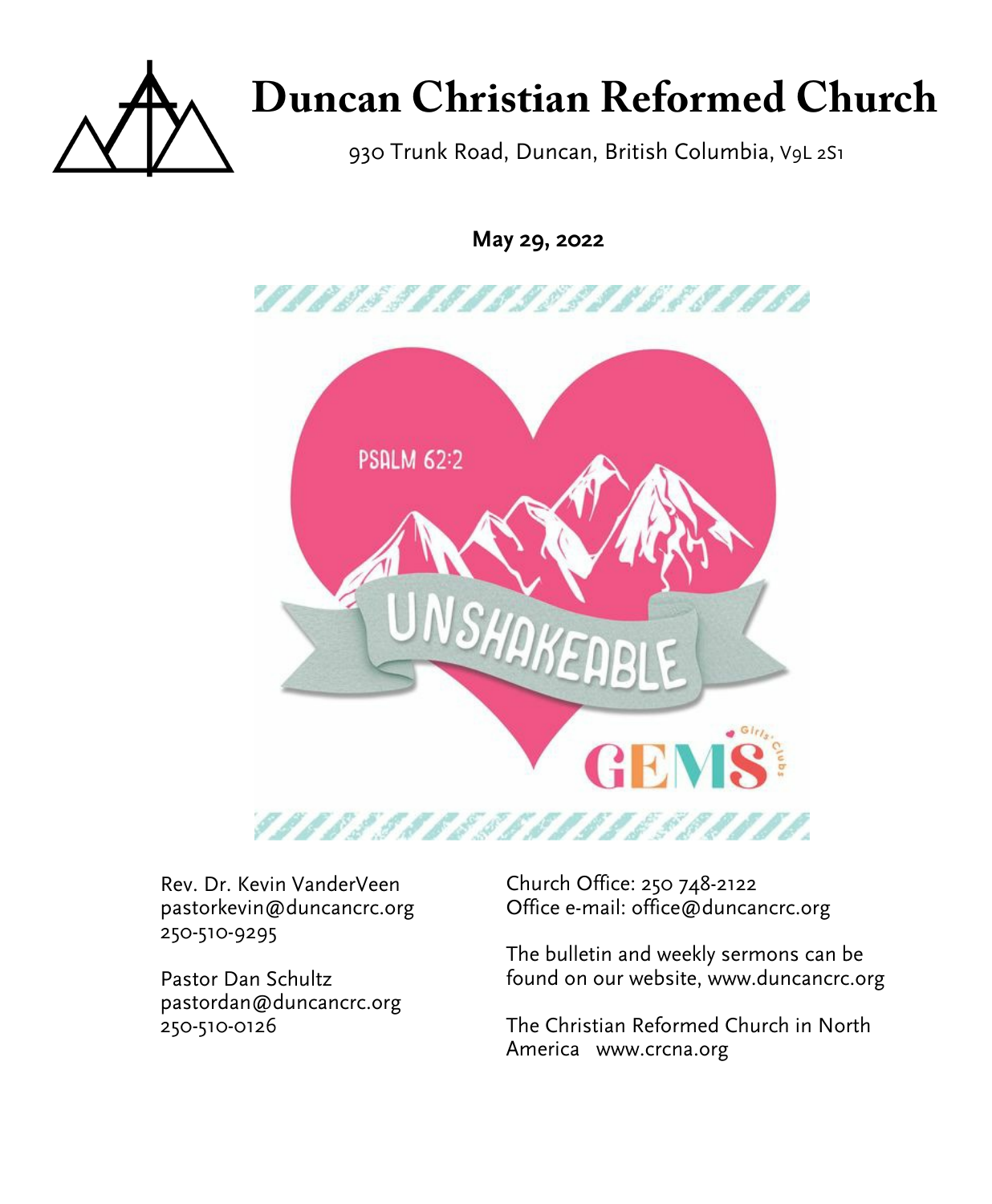#### **Announcements**

## **Church Calendar**

Sunday, May 29: GEMS Sunday Sunday, May 29: Overview of the Human Sexuality Report and its Conclusions 7 - 8 pm Sunday, June 12: Lord's Supper Sunday, June 12: Vote of affirmation for new members of Council Monday, June 13: Full Council Mtg 7 pm Sunday, June 19: Installation of Elders & Deacon Sunday, June 19: Father's Day BBQ at the church - sign up to help! Sign up sheet is in the foyer.

#### **Council Nominees**

We have come to the time where several members of Council have completed their terms. Thank you to Angelina W, Frank G, and Norm B for your investment and service.

New to Council this term, Sandy V and Dan S have agreed to serve in the office of Elder, and Will B has agreed to serve in the office of Deacon. For clarification:, as Dan S is a non-ordained member of our ministry staff and a member of our church, he is eligible to serve our Council in this capacity. If there are no valid objections, then there will be a vote of affirmation following the worship service on June 12. John D, Clerk

## **Father's Day BBQ**

Sunday, June 19th we are organizing a Father's Day BBQ for our church and the community. This event will be immediately after church and comes complete with a great meal, kids games, and fun. We will need a lot of help to pull this off. Please sign up and pitch in as we celebrate Fathers, our church family and our community. Sign up sheet is available in the foyer.

## **Discussions for the Congregation**

A series of Sunday evenings (7:00 - 8:00 pm) started last week and continues this evening.

May 22 - Introduction to the conversation and setting the stage to communicate well

May 29 - Overview of the Human Sexuality Report and its conclusions

June 12 - The discussions and decisions of Synod

June 19 - Moving forward together as a worshiping community

# **Synod 2022**

The Agenda Supplement for Synod 2022, which will begin meeting online May 25 and will meet in person June 10-16 at Calvin University in Grand Rapids, Mich., are now posted on the Synod Resources page of the Christian Reformed Church in North America website.

The Supplement also includes an overture from Classis Southeast U.S. to revise definitions and the CRCNA's stance on homosexuality. Synod is the annual decision-making assembly of the CRCNA. It has not been held since 2019 because of travel and in-person gathering restrictions related to the COVID-19 pandemic. As a result, Synod 2022 has a significantly large agenda that includes several weighty matters. The Program Committee hopes that holding the initial convening session of synod by video conference on May 25, 2022, from 6:00-9:00 p.m. (EDT) will add some efficiency to the inperson meetings and deliberations planned for the week of June 10-16.

The convening session on May 25 will include opening worship led by Encounter Church (Kentwood, Mich.) and the election of officers for Synod 2022. Tune in at crcna.org/synod/schedule-webcast.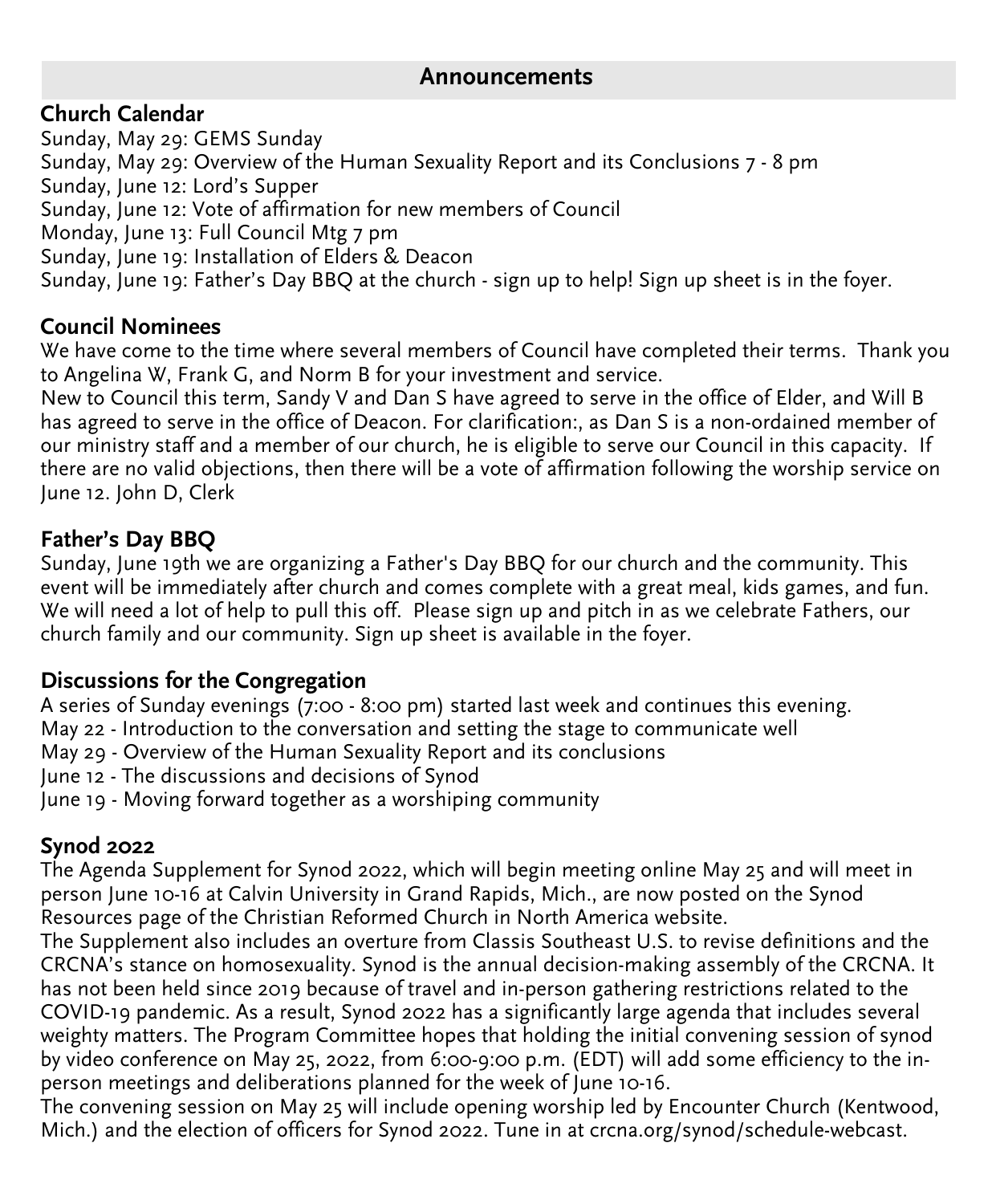#### **Announcements**

#### **Student Fund Committee Classis BCNW**

Students intending to go into ordained ministry in the Christian Reformed Church may apply for financial support after their undergraduate studies are completed and they qualify for entry at Calvin Seminary or a comparable institution recognized by classis. Applicants need to receive an endorsement of their home church. Contact vicchen45@hotmail.com for an application form and funding criteria. (Deadline May 31, 2022)

The Student Fund exists to provide financial support to students who are pursuing studies leading to ordination as a minister or ministry associate (commissioned pastor) in the CRC. Because Classis BCNW values well-trained servants in ordained leadership positions in the church, classis makes the commitment to underwrite a portion of basic tuition fees for students training for ordained ministry. Thank you, Kathy N. Smith, Stated Clerk, Classis BCNW

#### **Inspire 2022**

Be refreshed at Inspire 2022, a gathering for ministry volunteers and leaders from Christian Reformed and Reformed churches across North America. Join us August 4-6 near Chicago for spirit-filled worship led by a diverse worship team, workshops on topics covering every aspect of congregational life, and plenary speakers who will challenge and equip us to return to our local congregations with new ideas, renewed passion, and deepened commitment to God's kingdom. Learn more and register at www.crcna.org/inspire

#### **ReFrame Ministries - Kid's Corner**

The Great Commission: Reflecting God - Check out the new kids' devotion at www.kidscorner.net. We have the opportunity every day to proclaim God's love in our actions and words. In Matthew 28, God commanded us to share our faith with others: to share our stories of God's love for us. That's a big responsibility! Listen now at kidscorner.net and check out all the new content.

| <b>Birthdays this Week</b>                                                                             | <b>Coffee Servers</b>                                                                                                                                                                          |
|--------------------------------------------------------------------------------------------------------|------------------------------------------------------------------------------------------------------------------------------------------------------------------------------------------------|
| Wednesday, June 1: Hennie W<br>Saturday, June 4: Janice C                                              | Sunday, May 29: Tom & Sandy V<br>Sunday, June 5: Mike & Susan R<br>Sunday, June 12: Chris & Henrietta G                                                                                        |
| <b>Nursery, Sunday School</b>                                                                          |                                                                                                                                                                                                |
| Nursery in the Preschool Wing May 29<br>Susan R, Greg V                                                | <b>Hall Monitors</b>                                                                                                                                                                           |
|                                                                                                        | Sunday, May 29: Tom V<br>Sunday, June 5: Tom V<br>Sunday, June 12: Will B<br>If you are interested in becoming a Hall Monitor<br>during Sunday morning church services, please<br>contact Tom. |
| May Sunday School in the Fireside Room<br>Teachers: Kristen V, Danielle G<br>Helpers: Aliya N, Laura S |                                                                                                                                                                                                |
| <b>Prayer Chain</b>                                                                                    |                                                                                                                                                                                                |
| If you would like prayer, please call the PRAYER<br>CHAIN. Thanks, Anneke W                            |                                                                                                                                                                                                |